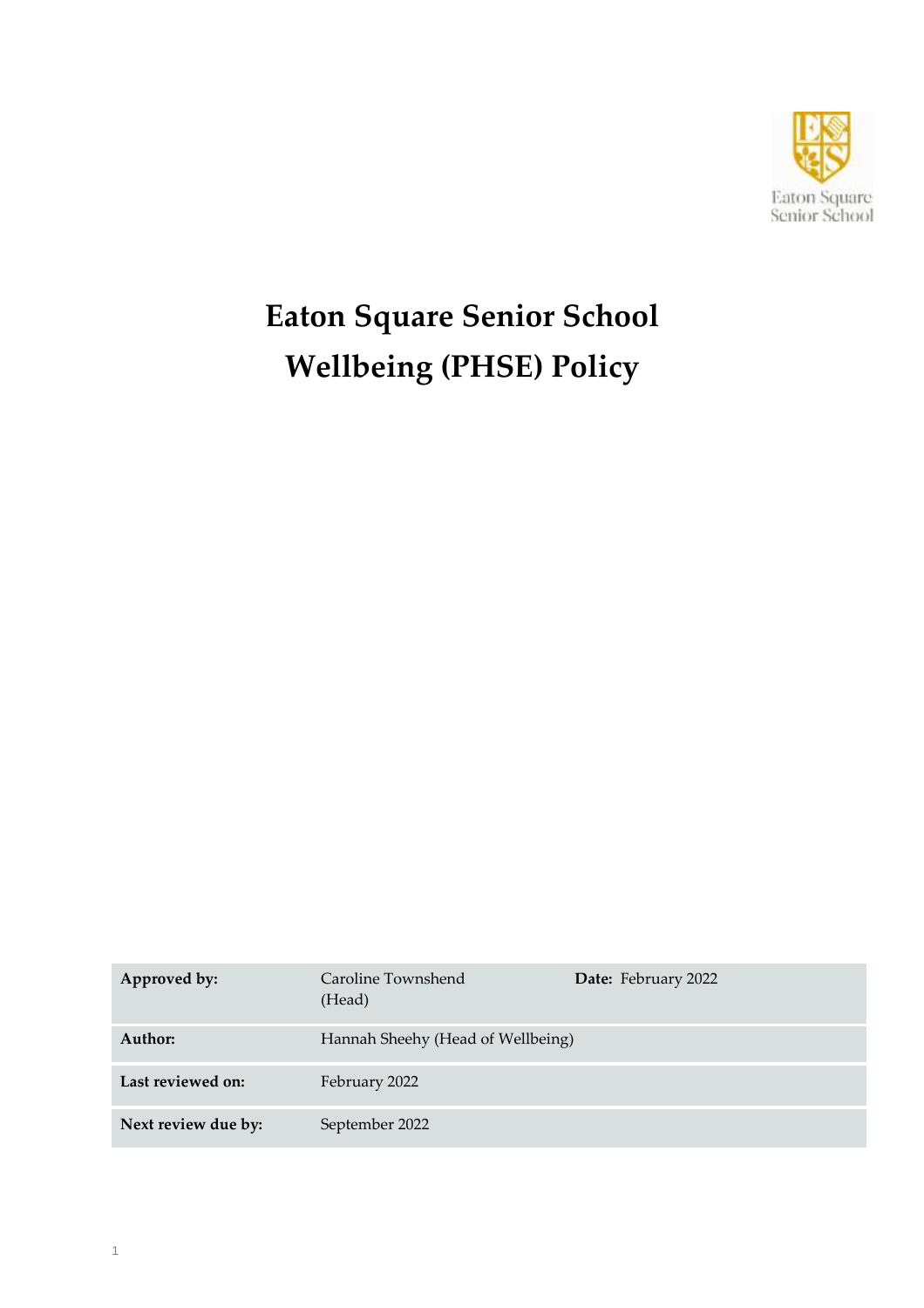# Contents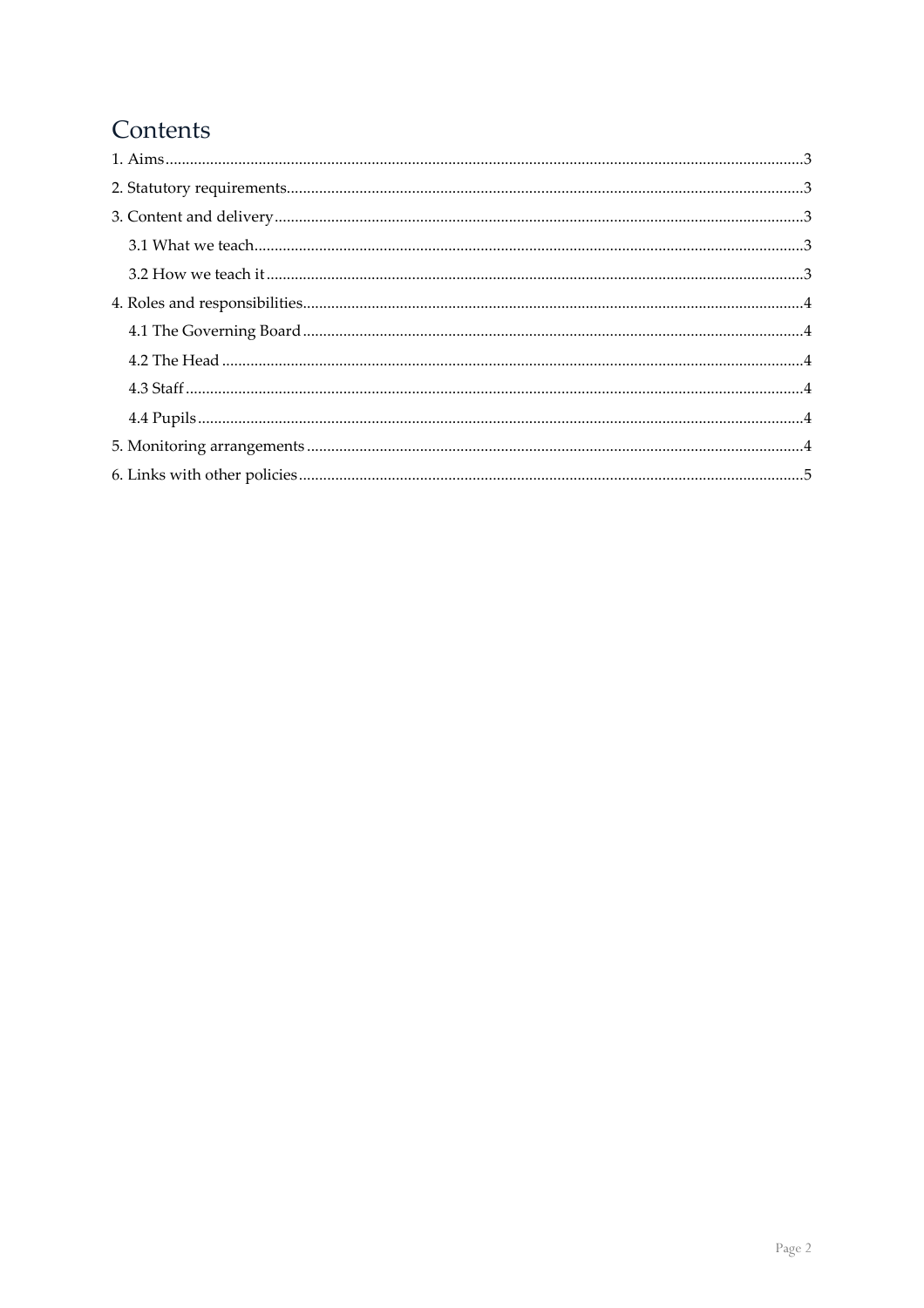# <span id="page-2-0"></span>**1. Aims**

The aims of Personal, Social, Health and Economic (PSHE) education at Eaton Square Senior School are to:

- help students stay safe and healthy
- prepare for the challenges and opportunities of life
- foster an atmosphere of open, respectful and tolerant discussion in our school community
- develop knowledge, skills and attributes that they need now and in the future.

At Eaton Square School, PSHE Education is referred to as 'Wellbeing.' As such, this is how it will be referenced throughout the policy.

# <span id="page-2-1"></span>**2. Statutory requirements**

Wellbeing is a non-statutory subject. However, there are aspects of it we are required to teach.

- We must teach relationships and sex education (RSE) under the [Children and Social Work](http://www.legislation.gov.uk/ukpga/2017/16/section/34/enacted)  [Act 2017,](http://www.legislation.gov.uk/ukpga/2017/16/section/34/enacted) in line with the terms set out in [statutory guidance](https://www.gov.uk/government/publications/relationships-education-relationships-and-sex-education-rse-and-health-education)
- We must teach health education under the same statutory guidance.

# <span id="page-2-2"></span>**3. Content and delivery**

#### <span id="page-2-3"></span>**3.1 What we teach**

As stated above, we are required to cover the content for relationships and sex education, and health education, as set out in the statutory guidance (linked to above).

Refer to our relationships and sex education policy for details about what we teach, and how we decide on what to teach, in this subject.

For other aspects of Wellbeing including health education, see the relevant schemes of work, which are readily available; these will provide more details about what we teach in each year.

# <span id="page-2-4"></span>**3.2 How we teach it**

- Wellbeing lessons take place for each year group, once per week.
- As well as this, it should be noted that some aspects of PSHE are covered by timetabled 'Preparation for Life' lessons, once per week. Specifically, aspects of the 'Living in the Wider World' strand. In addition, the Assembly & Form Time programme covers many Wellbeing related topics.
- School trips related to Wellbeing take place throughout the year; for example, the trip to the 'Van Gogh experience' exhibition, to explore the impact of mental health issues.
- The curriculum will be delivered by the Head of Wellbeing, suitably trained teaching staff, the school nurse, and from time to time outside agencies and guest speakers.
- All pupils will be fully included in lessons, regardless of ability or special educational needs and/or disability. This will be done through establishing an open and non-judgemental culture in the class room, differentiated class work, as well as by working closely with the school SENCO to identify students who may have more complex needs in Wellbeing.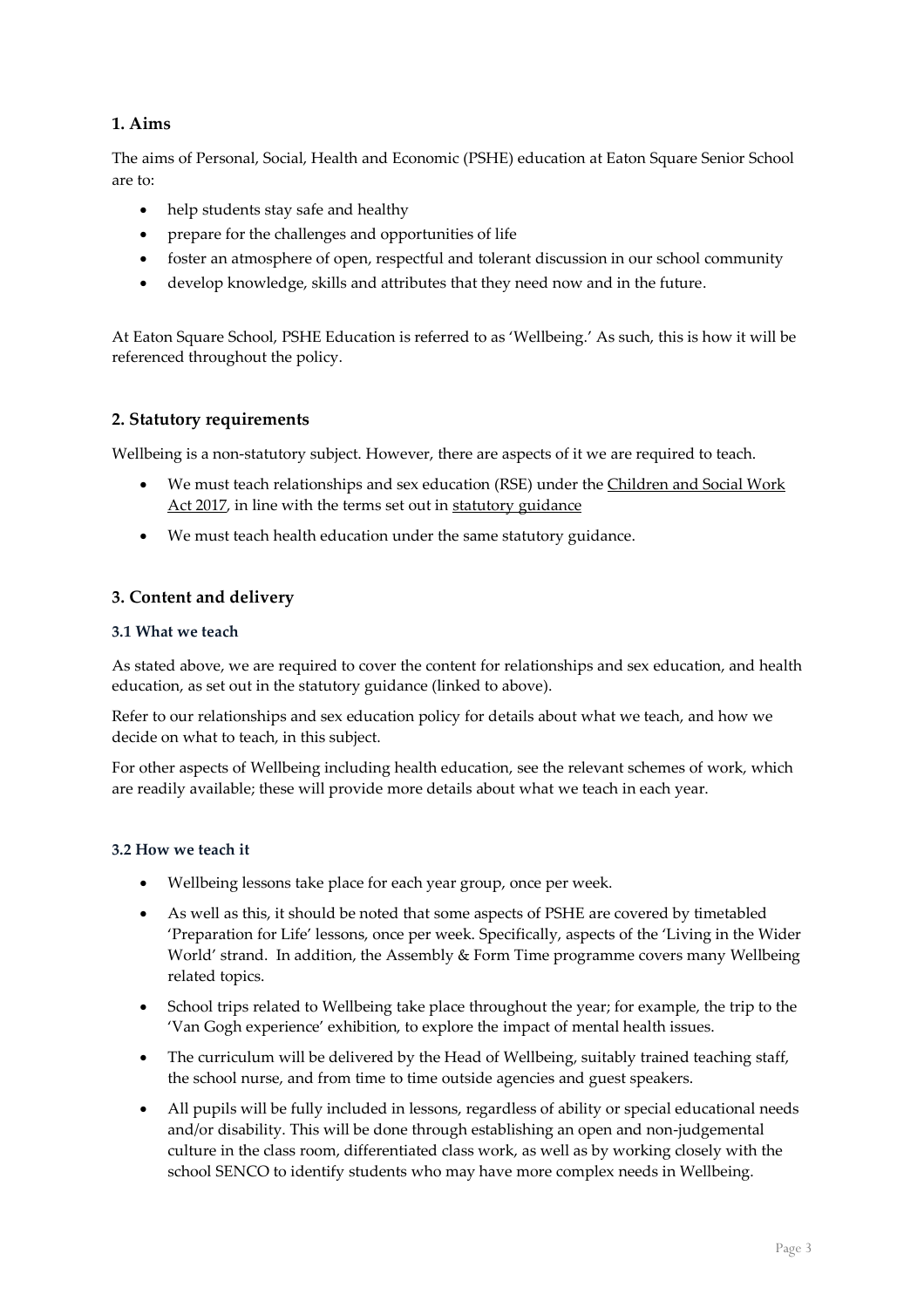- At times, complex or controversial issues will be covered in Wellbeing lessons. It is key that in these instances, teachers do not let their personal beliefs and attitudes influence teaching.
- Teachers should feel confident in raising any concerns about their ability to teach certain areas of the curriculum without letting their personal beliefs and attitudes affect them. Where they do, appropriate solutions will be reached through further training, or timetable changes.
- A variety of teaching methods and resources will be used, including but not limited to: discussion, debate, worksheets, presentations, interactive resources, role play, research projects etc.
- The school is committed to assessing the progress of all students in Wellbeing, and will do so using higher order questioning, topic confidence checks, pop quizzes, as well as progress charts. This list is not exhaustive.
- Wellbeing teachers will write school reports where necessary, and attend all parents' evenings.

# <span id="page-3-0"></span>**4. Roles and responsibilities**

# <span id="page-3-1"></span>**4.1 The Governing Board**

The governing board will approve the PSHE policy, and hold the Head to account for its implementation.

#### <span id="page-3-2"></span>**4.2 The Head**

The Head is responsible for ensuring that Wellbeing is taught consistently across the school.

# <span id="page-3-3"></span>**4.3 Staff**

Staff are responsible for:

- delivering Wellbeing in a sensitive way;
- modelling positive attitudes to Wellbeing;
- monitoring progress;
- responding to the needs of individual pupils.

# <span id="page-3-4"></span>**4.4 Pupils**

Pupils are expected to engage fully in Wellbeing and, when discussing issues related to Wellbeing, treat others with respect and sensitivity.

# <span id="page-3-5"></span>**5. Monitoring arrangements**

The delivery of Wellbeing is monitored by the Deputy Head (Academic) for the curricular delivery, and by the Deputy Head (Pastoral) through regular meetings. learning walks, book scrutinies and other methods deemed appropriate.

This policy will be reviewed by The Head of Wellbeing every two years, or when statutory guidance demands. At every review, the policy will be approved by the Head.